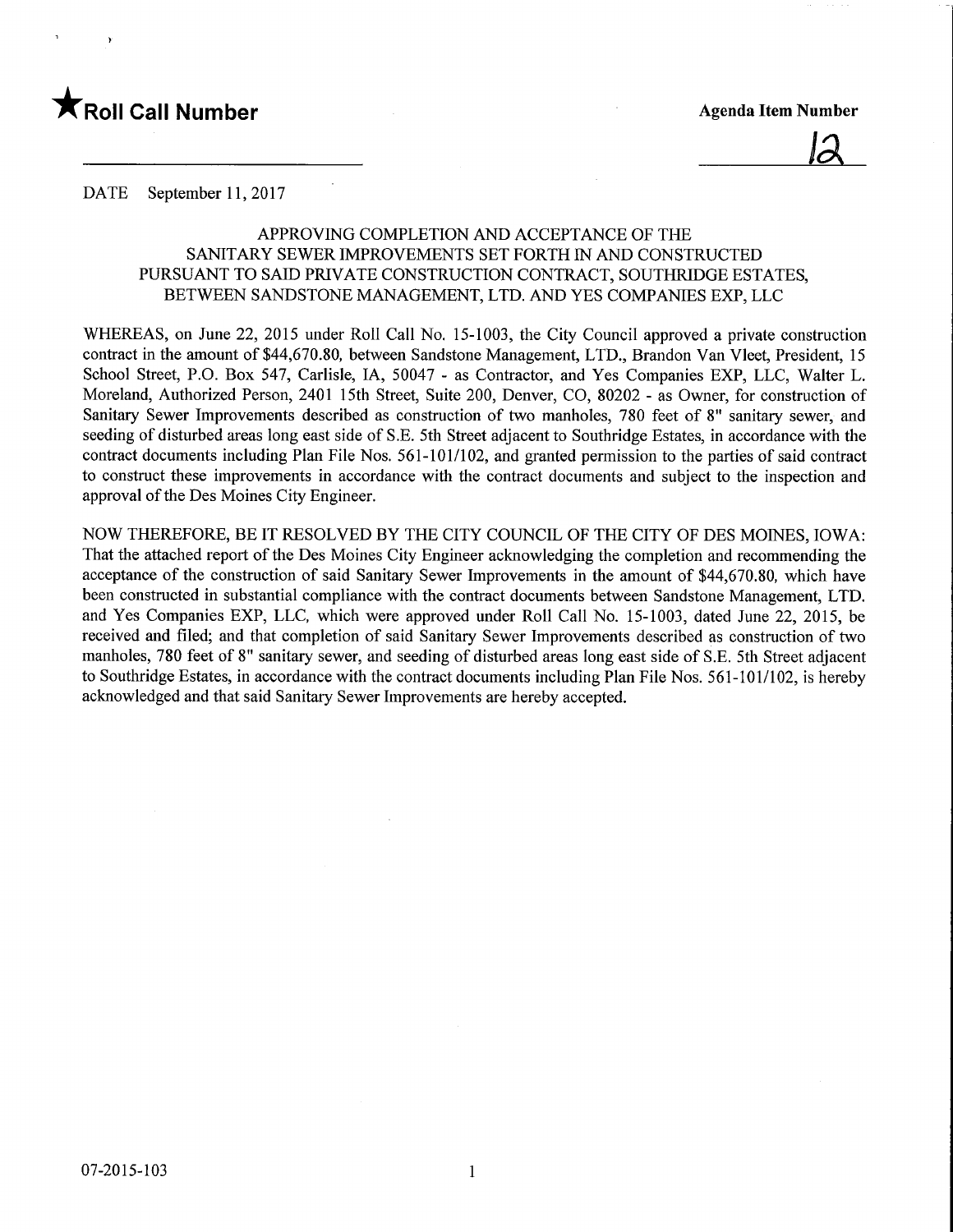## **TRoll Call Number**

## Agenda Item Number



DATE September 11, 2017

Activity ID 07-2015-103

Moved by to adopt.

FORM APPROVED:

Kathleen Vanderpool

Deputy City Attorney

 $\epsilon$  Funding Source: All project costs are to be paid by the Owner(s), Yes Companies EXP, LLC

| <b>COUNCIL ACTION</b> | <b>YEAS</b> | <b>NAYS</b> | <b>PASS</b> | <b>ABSENT</b>   |
|-----------------------|-------------|-------------|-------------|-----------------|
| <b>COWNIE</b>         |             |             |             |                 |
| <b>COLEMAN</b>        |             |             |             |                 |
| <b>GATTO</b>          |             |             |             |                 |
| <b>GRAY</b>           |             |             |             |                 |
| <b>HENSLEY</b>        |             |             |             |                 |
| <b>MOORE</b>          |             |             |             |                 |
| WESTERGAARD           |             |             |             |                 |
| <b>TOTAL</b>          |             |             |             |                 |
| <b>MOTION CARRIED</b> |             |             |             | <b>APPROVED</b> |
|                       |             |             |             |                 |
|                       |             |             |             |                 |
|                       |             |             |             | Mayor           |

I, Diane Rauh, City Clerk of said City Council, hereby certify that at a meeting of the City Council, held on the above date, among other proceedings the above was adopted.

IN WITNESS WHEREOF, I have hereunto set my hand and affixed my seal the day and year first above written.

Mayor